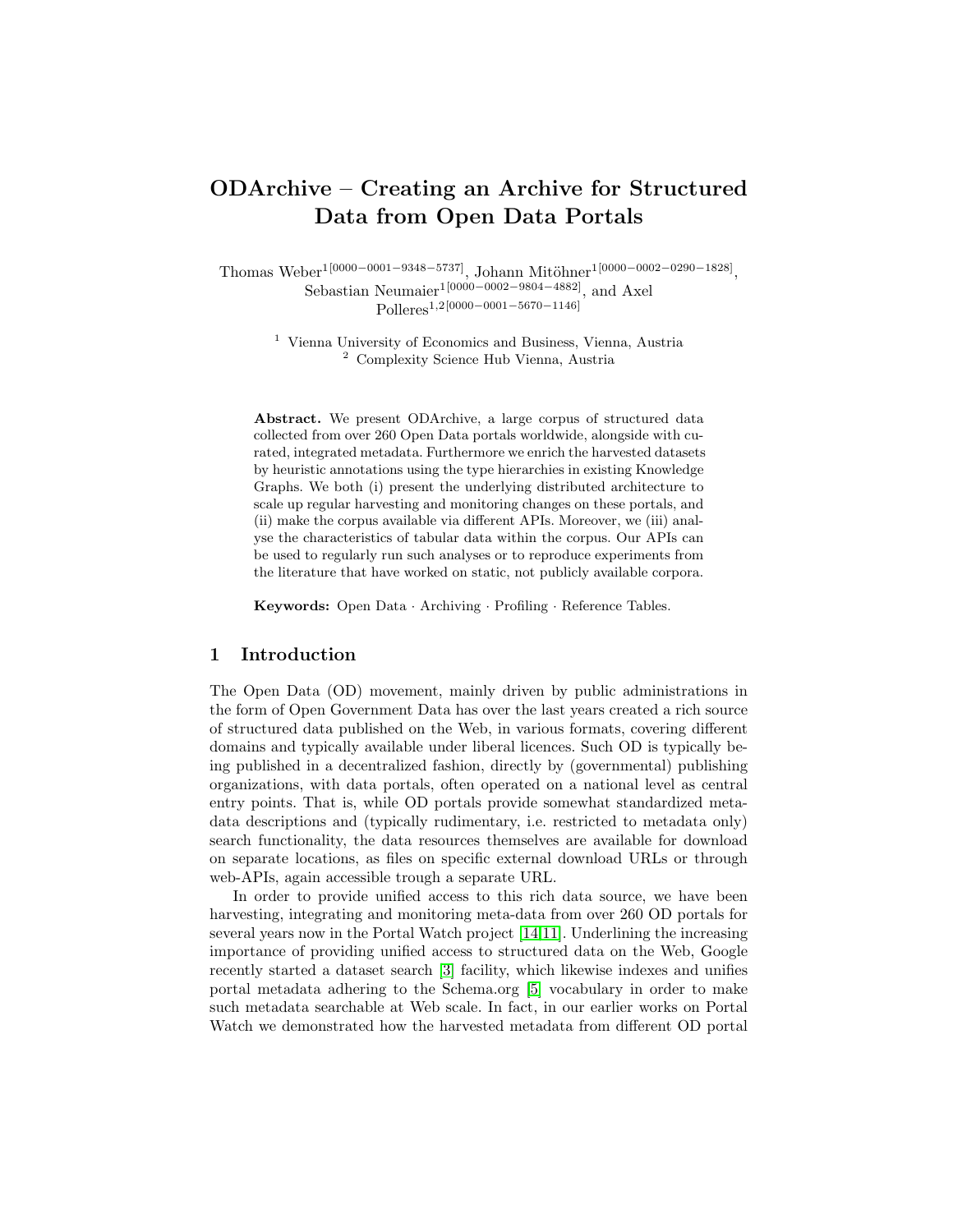software frameworks, for instance CKAN,<sup>[3](#page-1-0)</sup> can be uniformly mapped to standard formats like DCAT [\[8\]](#page-15-2) and Schema.org, thereby making the metadata from all indexed portals in Portal Watch available on-the-fly to Google's dataset search.

Yet, while OD *metadata* is well investigated in terms of searchability or quality, the underlying referenced datasets, i.e. the actual structured data resources themselves, and their characteristics are still not well understood: What kinds of data are published as OD? How do the datasets themselves develop over time? How do the characteristics of datasets vary between portals? How can search facilities and indexes be built that allow searching within the data and not only the metadata? In order to enable answering such questions, our goal in the present paper is to provide a resource in terms of a dynamically updated corpus of datasets from OD portals, with unified access and filtering capabilities, that shall allow both profiling and scientific analyses of these datasets. To this end we have created, on top of the Portal Watch framework, a dataset crawler and archiver which regularly crawls and indexes OD resources, performs basic data cleansing on known formats, and provides unified access to a large corpus of structured data from OD portals through APIs that allow flexible filtering, e.g. through SPARQL queries over the meta-data, for on-the-fly generation of specific sub-corpora for experiments. We deem this project particularly useful as a resource for experiments on real-world structured data: to name an example, while large corpora of tabular data from Web tables have been made available via CommonCrawl [\[6\]](#page-14-2), the same is not true for tabular data from OD Portals, for which we expect different characteristics. Indeed, most works on structured OD and its semantics focus on metadata, whereas the structure, properties and linkability of the datasets themselves is, apart from isolated investigations and profiling of adhoc created subcorpora (restricted, for instance, to single data portals), still largely unexplored.

We fill this gap by presenting the Open Dataset Archiver (ODArchive), an infrastructure to crawl, index, and serve a large corpus of regularly crawled struc-tured data from (at the moment) 137 active portals.<sup>[4](#page-1-1)</sup> We describe the challenges that needed to be overcome to build such an infrastructure, including for instance automated change frequency detection in datasets, and make the resource available via various APIs. Moreover, we demonstrate and discuss how these APIs can be used to conduct and regularly update/reproduce various experiments from the literature that have worked on static, not publicly available corpora; as an example we present a detailed profiling analysis on the tabular CSV data in the corpus. Specifically, we make the following concrete contributions:

– We present a detailed architecture of a distributed and scalable Dataset Archiver. The archiver is deployed at <https://archiver.ai.wu.ac.at>, and the software is openly available on  $Github<sup>5</sup>$  $Github<sup>5</sup>$  $Github<sup>5</sup>$  under the MIT license.

<span id="page-1-0"></span> $3$  <https://ckan.org/>, accessed 2020-08-17

<span id="page-1-1"></span><sup>4</sup> Overall, historically we monitor and have monitored over 260 portals, however, several of those have gone offline in the meantime or are so-called "harvesting" portals that merely replicate metadata from other portals, for details cf.[\[14\]](#page-15-0).

<span id="page-1-2"></span> $^5$  <https://github.com/websi96/datasetarchiver>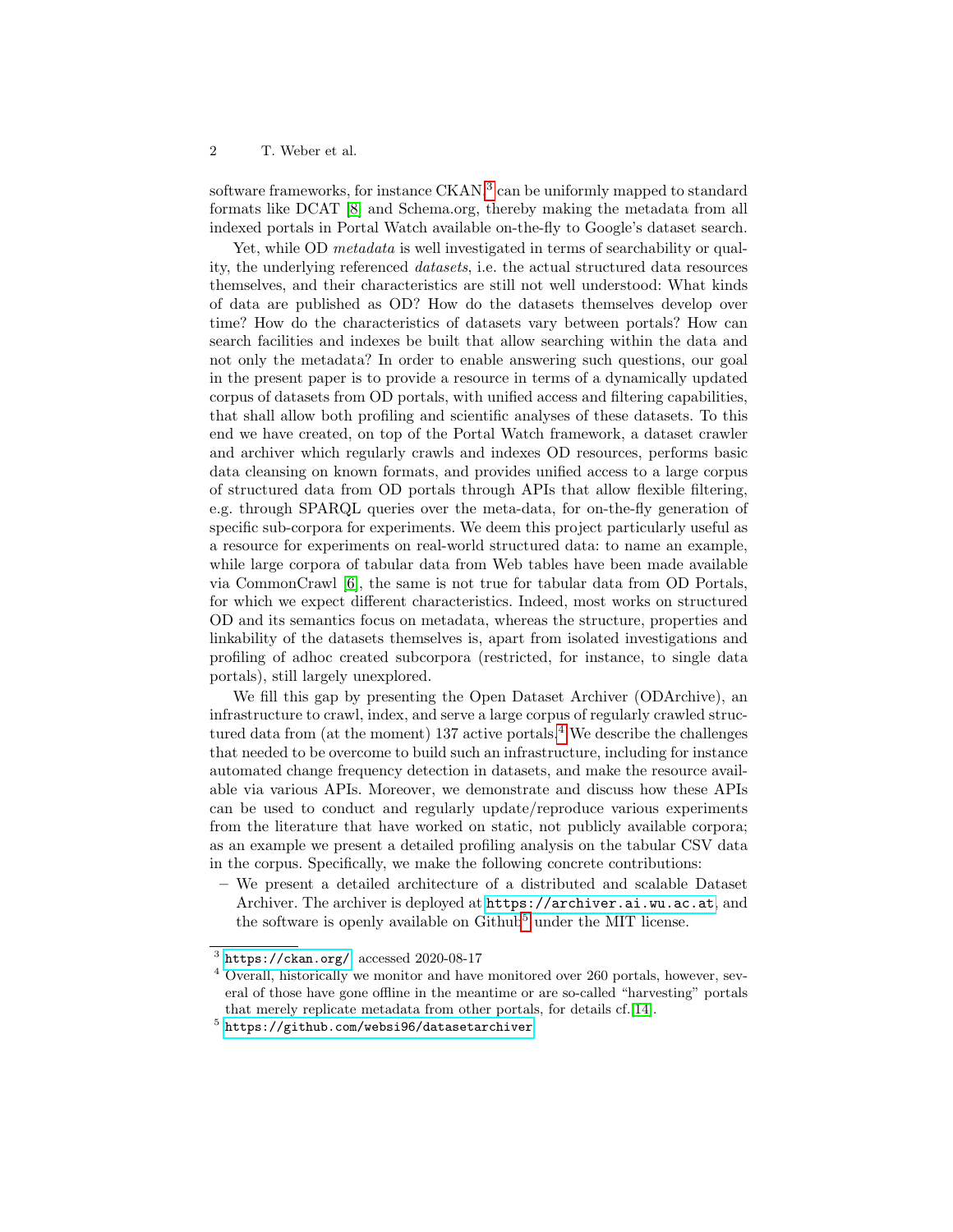- Using the introduced archiver, we regularly collect and archive based on an approximation of the change rates – a large corpus of datasets from OD sources, and make the whole corpus, including the archived versions available via different APIs, incl. download access to subsets of the corpus configurable via SPARQL queries.
- We focus on the prevalent format in our corpus tabular data by presenting a detailed profiling analysis of the CSV files in this corpus, and discuss their characteristics. We heuristically annotate columns in these CSVs, using the CSVWeb metadata standard [\[16\]](#page-15-3), with base datatypes and type hierarchies in existing Knowledge Graphs (DBpedia or Wikidata). Further, we present an approach to scale finding reference columns in this corpus, i.e. tables that contain one or more columns whose values likely reference foreign keys from another reference table: as we can show, there are significantly more reference tables than links to existing KGs in OD, suggesting that such reference tables

in OD tables themselves could be the basis for a knowledge graph on its own. The remainder of this paper is structured as follows: In the next Section [2](#page-2-0) we present the architecture of our crawling and archiving framework; in Section [3](#page-5-0) we discuss how to access and query the archived datasets; after an overview of overall corpus characteristics of our archive (Section [4\)](#page-8-0), we present experiments on dataset profiling and analysis of identifying reference tables specifically on tabular (CSV) data in Section [5.](#page-8-1) We discuss related and complementary works in Section [6,](#page-13-0) and eventually conclude in Section [7.](#page-14-3)

# <span id="page-2-0"></span>2 Open Dataset Archive



<span id="page-2-1"></span>Fig. 1. High-level structure of a data portal.

The datasets that we collect and archive come from the OD Portal Watch project [\[14\]](#page-15-0): Portal Watch is a framework for monitoring and quality assessment of (governmental) OD portals, see <http://data.wu.ac.at/portalwatch>. It monitors and archives metadata descriptions from (governmental) portals, however, not the actual datasets. The structure of such a data portal (or *cat* $a \log \theta$  is similar to digital libraries (cf. Figure [1\)](#page-2-1): a *dataset* is associated with corresponding metadata, i.e. basic descriptive information in structured format, about these resources, for instance, about the authorship, provenance or licensing of the dataset. Each such dataset description typically aggregates a group of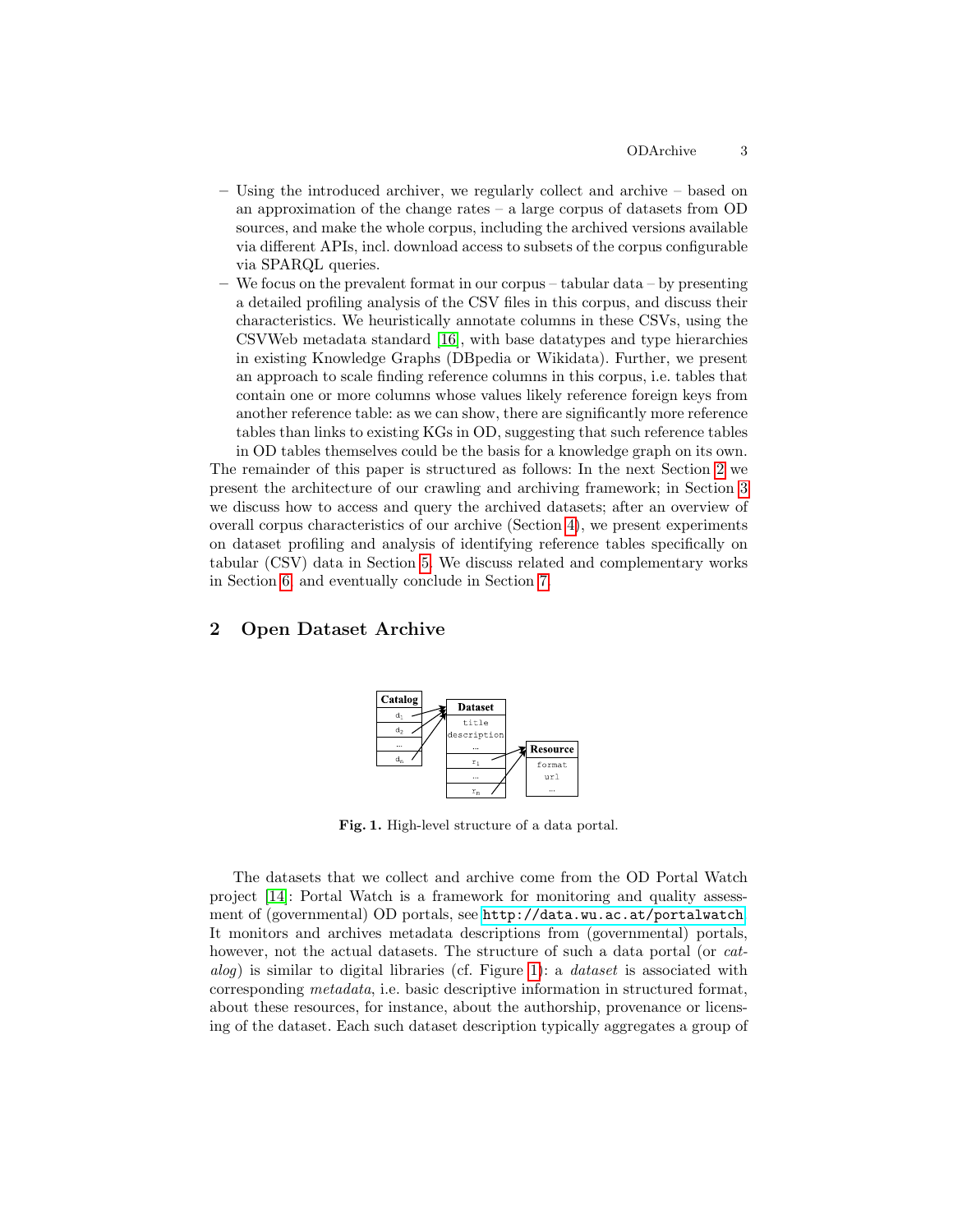data files (referred to as resources or distributions) available for download in one or more formats (e.g., CSV, PDF, spreadsheet, etc.). The focus of the present paper is on how to collect, archive, and profile these data files.

#### 2.1 Architecture

Based on our earlier findings on crawling and profiling a static snapshot of CSV data [\[9\]](#page-15-4) from OD and about capturing and preserving changes on the Web of Data[\[18\]](#page-15-5), we expect a large amount of dynamically changing source datasets, spread across different domains: as mentioned above the datasets to be crawled themselves, which are cataloged at OD portals, typically reside on different URLs on servers operated by many different data publishers per portal indexed by Portal Watch and accessible by its SPARQL endpoint residing at [http://data.](http://data.wu.ac.at/portalwatch/sparql) [wu.ac.at/portalwatch/sparql](http://data.wu.ac.at/portalwatch/sparql).

In order to scalably and regularly crawl these datasets from their sources, we therefore designed an infrastructure with three layers to distribute the workload in an extensible manner: (i) a network layer (handled by Kubernetes and Ingress); (ii) a storage layer (using MongoDB), as well as (iii) a Scheduling and Crawling layer handled by specific components written in JavaScript.

That is, the whole system is deployed on an extensible Kubernetes-Cluster with an NGINX Ingress Controller, with currently three server nodes, running our Data storage and Crawling/Scheduling components. We additionally use one external server node with a NGINX Reverse Proxy for load-balancing external traffic. The following software packages/frameworks are used:

- 1. Kubernetes: orchestrates our containerized software on the cluster.
- 2. NGINX :
	- Ingress Controller: is a HTTP load balancer for applications, represented by one or more services on different nodes.
	- $-$  Reverse Proxy: is responsible for load-balancing HTTP requests and database connections from external IPs.
- 3. MongoDB: stores all datasets as chunked binaries along with their associated metadata.
- <span id="page-3-0"></span>4. Scheduler: crawling and scheduling component written in Node.js.

In order to scale the system, it is possible to not only plug in additional server nodes but also whole clusters and spread the workload of the datastore and crawling over their provided nodes. Section [2.1](#page-3-0) illustrates the architecture components and their interplay in more detail.

Scheduler. The scheduling component regularly feeds the MongoDB with Resource URLs from the Portal Watch Sparql endpoint. Then it fetches the leastrecently downloaded Resource URLs one by each Resource URLs Domain to ensure that our Scheduler does not enforce a denial of service of a domain while distributing the workload to our Crawling Workers via the Load Balancer.

Load Balancer. The Ingress Controller orchestrates the crawling requests by assigning them to worker instances distributed over different nodes/clusters to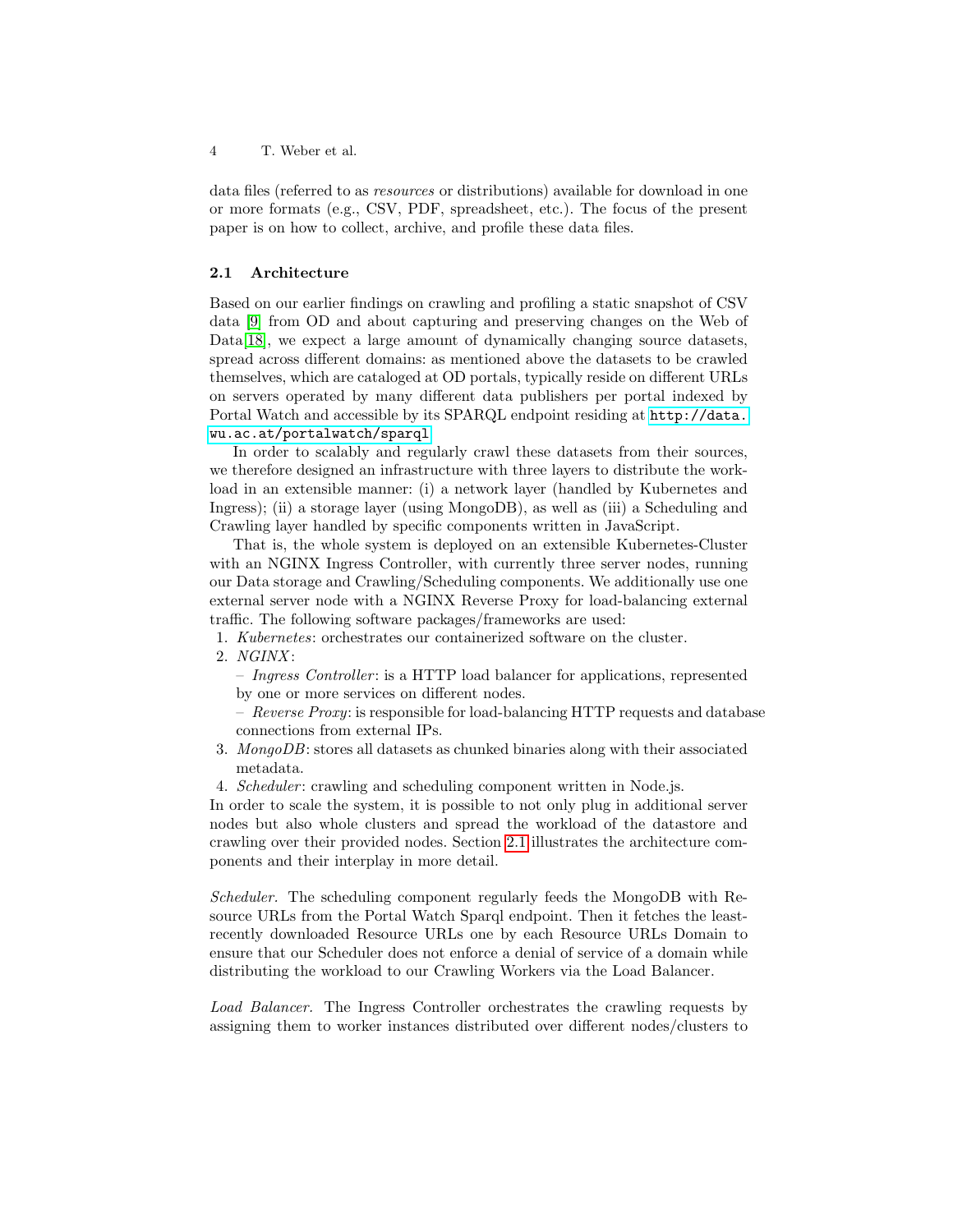

Fig. 2. Archiver Architecture

work in parallel in a Round-Robin fashion. I.e., if there are 3 Workers (w) and 5 requests (r) queued, the requests will be handled by the Workers in following order:  $r1 \Rightarrow w1$ ;  $r2 \Rightarrow w2$ ;  $r3 \Rightarrow w3$ ;  $r4 \Rightarrow w1$ ;  $r5 \Rightarrow w2$ 

The Crawling Workers then download or crawl the requested resources from the Web and store them in MongoDB.

Database. The MongoDB database instances consist of five collections: datasets, datasets.chunks, datasets.files, hosts and sources. The datasets collection stores essential meta- and crawling-information, e.g., available versions, crawl interval, etc. In the sources collection we store information about the source of the datasets, e.g., the data portal (obtained from Portal Watch). The remaining collections organize the storage and chunks of the actual files.

### 2.2 Workload-Management and Scalability

To ensure our system does not overstrain single hosts nor our own underlying network infrastructure, we make use of the "robots.txt" files and also implemented other strategies to distribute the workload and avoid unnecessary re-crawls.

Dynamic crawl frequency. [\[18\]](#page-15-5) proposes to implement the crawling scheduler as an adaptive component in order to dynamically adapt the crawl frequency per URLs based on estimated content change frequency from earlier crawls. We accordingly base our implementation on a comparison sampling method – which we evaluated in  $[12]$  – and take into account the Nyquist sampling theorem [\[20\]](#page-15-7): to recreate a frequency from unknown source, the sampling rate must at minimum be twice as high as the frequency itself. We monitor a fixed amount of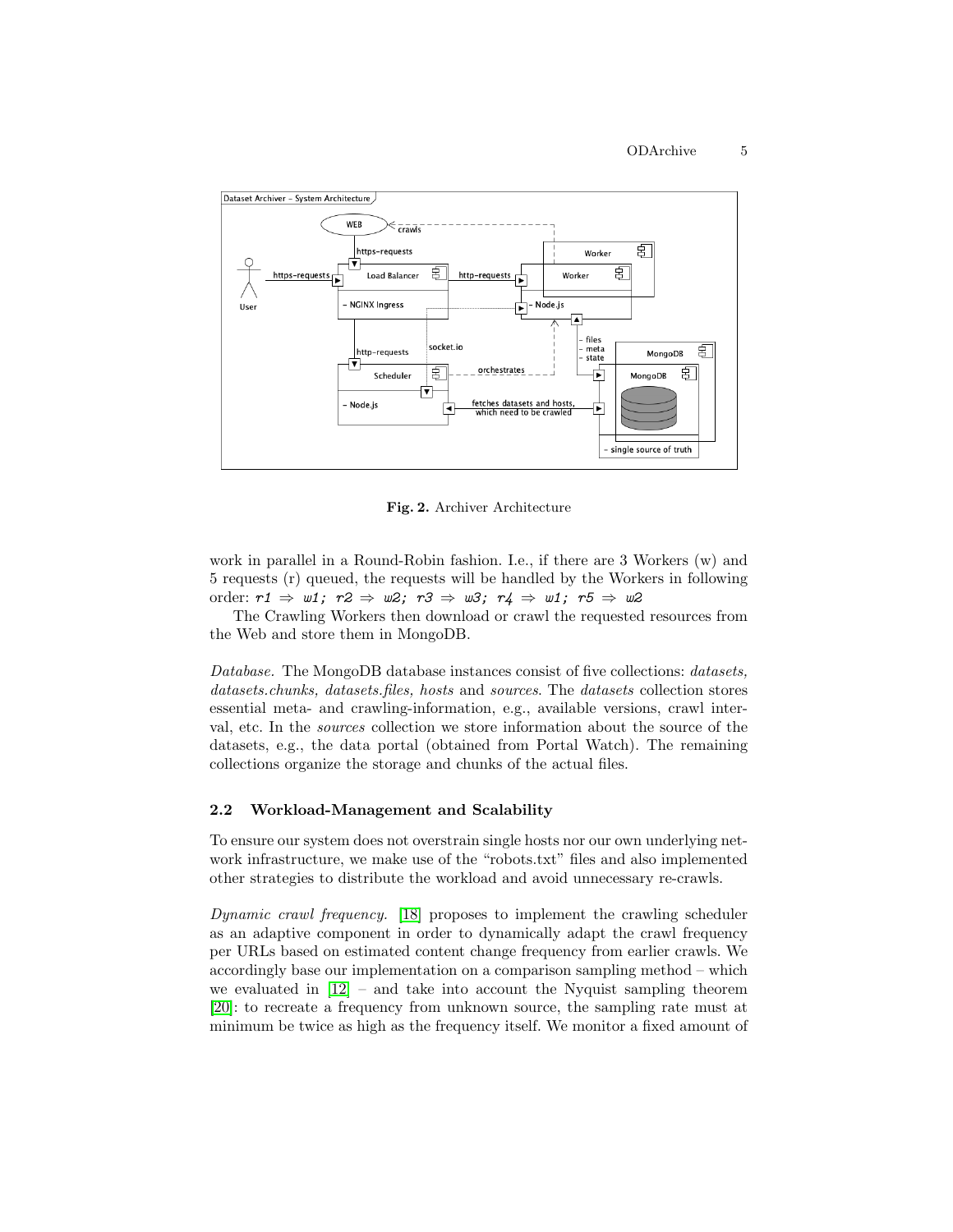past versions (concretely, we store the last up to 10 intervals between downloads in seconds and a boolean declaring if a file has changed or not) in order to schedule/predict the best next crawl timestamp. From the mean change interval per dataset we pick half as the newly proposed interval, to ensure that our recrawl/sampling rate remains on average twice as high as the actual change rate. We also set a maximum of every 6 months and a minimum of every 6 hours as upper and lower bounds for the crawl rate.

Scalability For additional scalability we rely on MongoDB's sharding capabili-ties<sup>[6](#page-5-1)</sup> and Kubernetes' container orchestration functionality<sup>[7](#page-5-2)</sup> to horizontally scale across multiple machines: we currently use three nodes totaling 377GB of memory and 72 CPU cores to distribute all our workload. Each shard contains a subset of the data and each query is routed by a MongoDB instance, providing an interface between client applications and the sharded cluster. A shard key defines which node stores file chunks: we shard by dataset id plus the version number as shard key to keep all chunks of single files on the same node.

The combination of Ingress, Kubernetes and MongoDB connected through micro-services can by extended dynamically, by adding more nodes, when needed.

# <span id="page-5-0"></span>3 Data Access & Client Interface

```
PREFIX arc: <https://archiver.ai.wu.ac.at/ns/csvw#>
PREFIX xsd: <http://www.w3.org/2001/XMLSchema#>
PREFIX csvw: <http://www.w3.org/ns/csvw#>
PREFIX dcat: <http://www.w3.org/ns/dcat#>
PREFIX dc: <http://purl.org/dc/elements/1.1>
INSERT {
 <https://offenedaten.de/dataset/be8c1bf6-50cf-4fab-8ea3-179ca947652a>
     dcat:accessURL <https://www.berlin.de/daten/liste-der-kfz-kennzeichen/kfz-kennz-d.csv> .
  <https://www.berlin.de/daten/liste-der-kfz-kennzeichen/kfz-kennz-d.csv>
     dcat:mediaType "text/csv" ;
     dc:title "kfz-kennz-d.csv" ;
     dc:hasVersion <https://archiver.ai.wu.ac.at/api/v1/get/file/id/5e863ee2b511a4001191dcf8_0>;
     dc:hasVersion <https://archiver.ai.wu.ac.at/api/v1/get/file/id/5e863ee2b511a4001191dcf8_1> .
  <https://archiver.ai.wu.ac.at/api/v1/get/file/id/5e863ee2b511a4001191dcf8_0>
     dc:identifier "0eec56f69acbda76b375ee982dbd4d7e";
     dc:issued "2020-04-06T22:09:56.336Z" ;
     dcat:byteSize 12642.
  <https://archiver.ai.wu.ac.at/api/v1/get/file/id/5e863ee2b511a4001191dcf8_1>
dc:identifier "74f78308cb653142663c057744cde84b" ;
     dc:issued "2020-04-12T22:09:56.336Z" ;
     dcat:byteSize 12642 . }
```
<span id="page-5-3"></span>Fig. 3. Example INSERT statement to add the dataset meta-information.

SPARQL Endpoint. We make the metadata of the collected and archived datasets queryable over SPARQL by providing the corresponding meta-information in

<span id="page-5-1"></span> $^6$  <https://docs.mongodb.com/manual/sharding/#shard-keys>, accessed  $2020$ -05- $22$ 

<span id="page-5-2"></span><sup>7</sup> <https://kubernetes.io/>, accessed 2020-05-22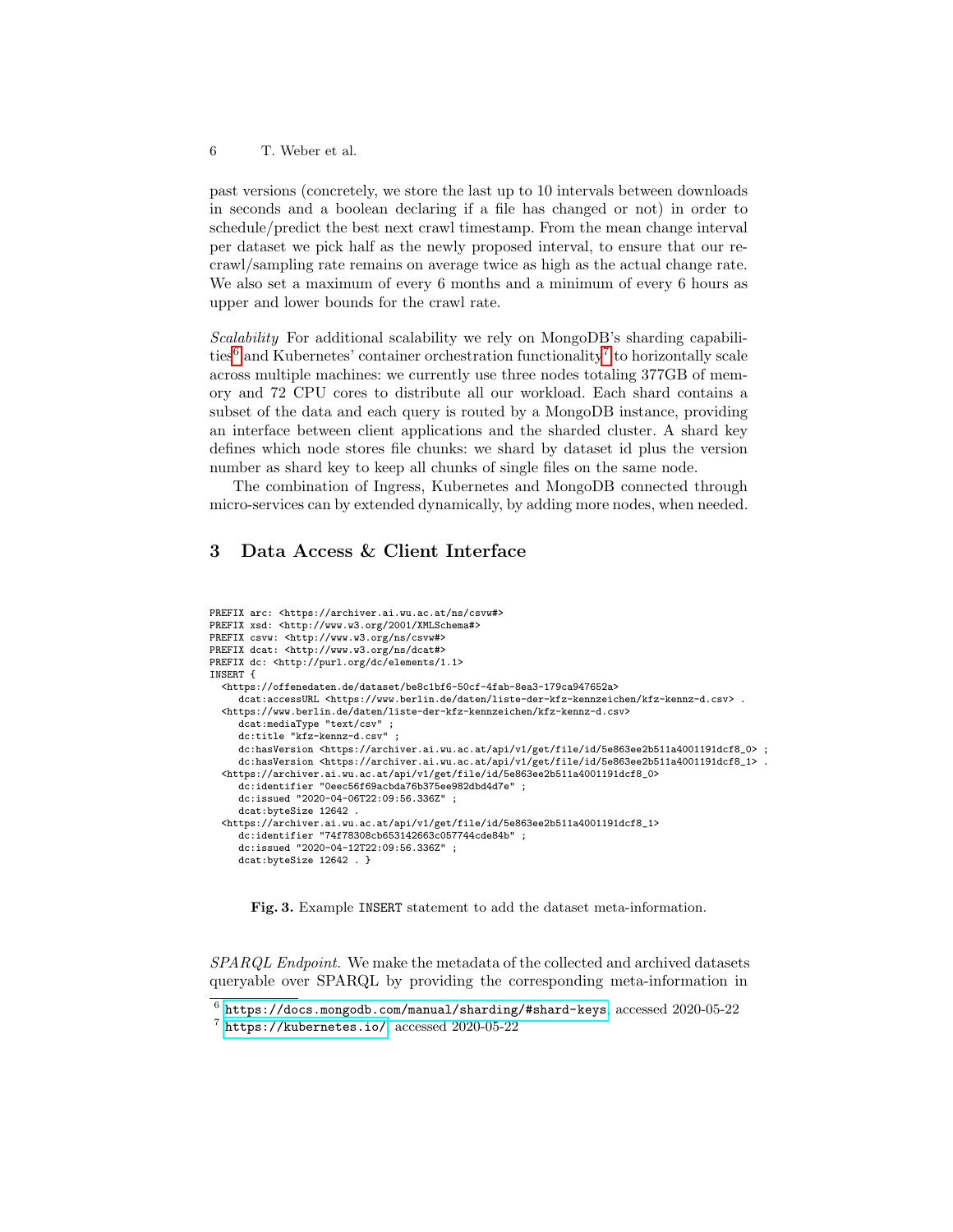a triple store; the endpoint is available at [https://archiver.ai.wu.ac.at/](https://archiver.ai.wu.ac.at/sparql) [sparql](https://archiver.ai.wu.ac.at/sparql). To describe the datasets we make use of the Data Catalog vocabulary (DCAT) [\[8\]](#page-15-2) for all crawled datasets (dcat:Dataset) to specify links to the portal (dcat:Catalog) where datasets were published, as well as dcat:accessURLs of resources and their respective format (dcat:mediaType). Additionally, for tabular data resources, we provide metadata using the CSV on the Web vocabulary (CSVW) [\[16\]](#page-15-3): CSVW provides table-specific properties, such as csvw:tableSchema and csvw:datatypes per column. Figure [3](#page-5-3) shows an example of the metainformation stored for an archived dataset.

In this case, as the dataset is a CSV, we also insert CSVWeb metadata as shown in Figure [4:](#page-6-0) for these CSVs we heuristically detect the encoding, delimiters, as well as column datatypes of a CSV table, and provide this information using the csvw:dialect property. We further try to detect if the CSV provides a header row, to extract column labels. Details on these heuristic annotations are given in our preliminary work [\[9\]](#page-15-4). Additionally, as discussed in more detail in Section [5](#page-8-1) below, we annotate – where possible – column types as well as basic statistics such as selectivity per table column.

```
INSERT {
  _:csv csvw:url <https://archiver.ai.wu.ac.at/api/v1/get/file/id/5e863ee2b511a4001191dcf8_0> ;
   arc:rows 403 ;
   arc:columns 3 .
  _:csv csvw:dialect [
   csvw:encoding "utf-8" ;
   csvw:delimiter ","
   csvw:header true ] .
  _:csv csvw:tableSchema [
   csvw:column <https://archiver.ai.wu.ac.at/api/v1/get/file/id/5e863ee2b511a4001191dcf8_0#1>
   csvw:column <https://archiver.ai.wu.ac.at/api/v1/get/file/id/5e863ee2b511a4001191dcf8_0#2> ]
  <https://archiver.ai.wu.ac.at/api/v1/get/file/id/5e863ee2b511a4001191dcf8_0#1>
   csvw:name "Stadt bzw. Landkreis" ;
   csvw:datatype "string" ;
   rdfs:range <http://dbpedia.org/ontology/Place> .
  <https://archiver.ai.wu.ac.at/api/v1/get/file/id/5e863ee2b511a4001191dcf8_0#2>
   csvw:name "Bundesland" ;
    csvw:datatype "string" ;
   rdfs:range <http://dbpedia.org/ontology/PopulatedPlace> . }
```
<span id="page-6-0"></span>Fig. 4. INSERT statement of example CSV meta-information.

API Endpoints. We provide the following API endpoints to interact with the Dataset Archiver. The API is devided into a publicly available API for searching and retrieving our crawled OD resources and a private API used for maintanance, requiring resp. credentials.

### Public API

/stats/basic – Basic statistics on the data stored in the crawler's database. /get/dataset/ $\{URL\}$  – Returns a JSON object of a dataset description by its referencing URL.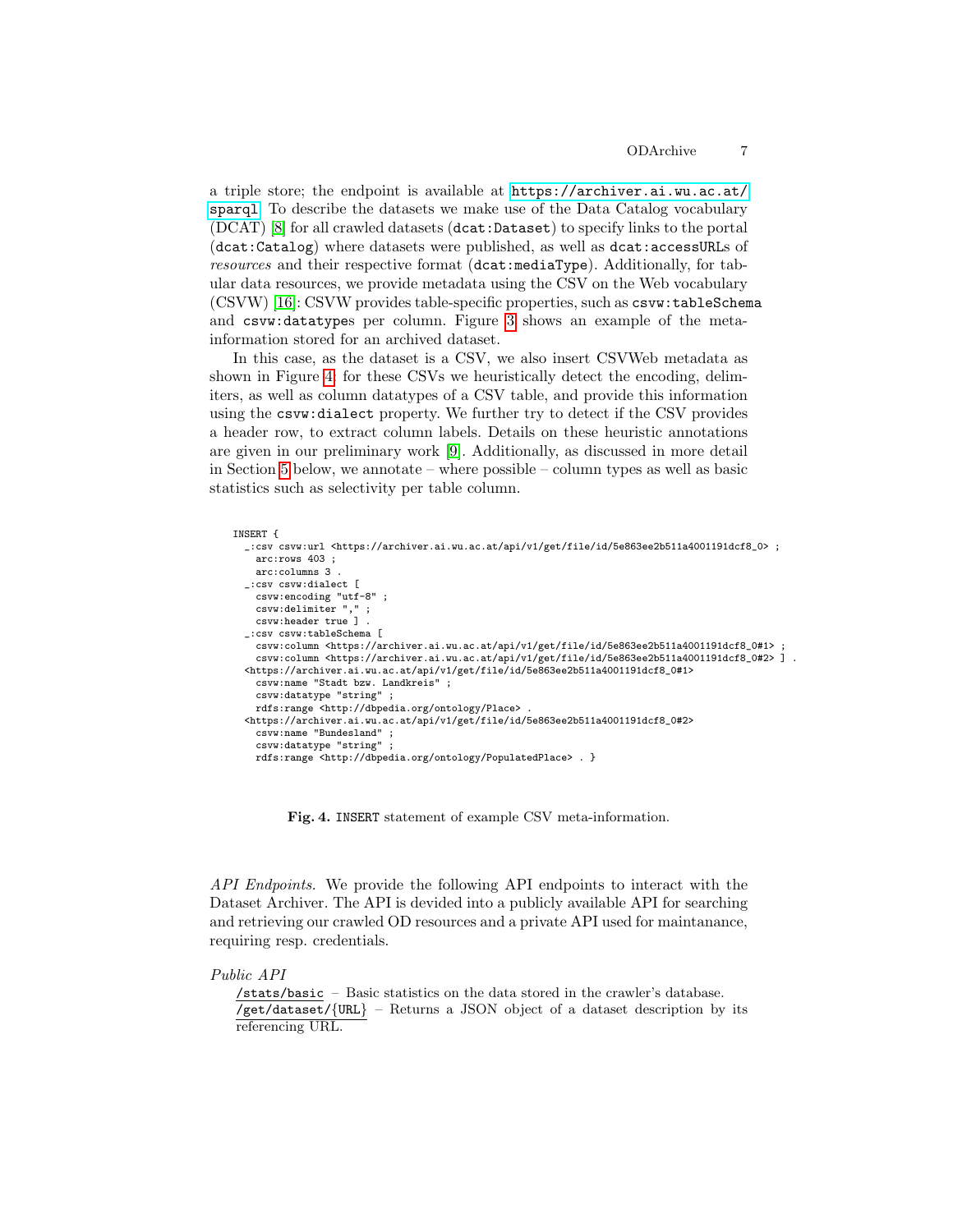/get/datasets/{domain} – Returns a JSON object of all dataset descriptions provided by the same domain.

/get/dataset/type/{TYPE} – Returns a JSON object of all dataset descriptions which offer resources with the specified filetype e.g. "text/csv" or just "csv".

 $\gamma$ get/file/{URL} – Returns a resource (crawled file) by its referencing URL (i.e., for dc:accessURLs the latest downloaded version is retrieved, or, resp. a concrete ds:hasVersion URL can be provided directly).

/get/files/type/{TYPE} – Returns a zip file containing all versions of the specified filetype e.g. "text/csv" or just "csv".

 $/get/files/sparq1?q={QUERY}$  – Returns a zip file of the resource versions specified by a SPARQL query, that is, all the files corresponding to (version or dataset) URLs that appear in the SPARQL query result cf. detailed explanations below.

### Private API

/post/resource?secret=SECRET – Adds a new resource to the crawler by posting a JSON object containing the URL of the resource, the URL of the portal and the format e.g. 'text/csv' or 'csv'. Only the URL of the resource is mandatory and a secret key credential is needed to post resources.

/post/resources?secret=SECRET – Adds several resources at once in batch, using the same parameters as above.

/crawl?id=ID&domain=DOMAIN&secret=SECRET – Tells the workers which resource has to be crawled. It is used by the master scheduler; a crawl can also be enforced with this endpoint.

Detailed usage examples of the different APIs are documented on our Webpage at <https://archiver.ai.wu.ac.at/api-doc>.

Data Download via SPARQL. Besides the APIs to directly access files from our crawler and the SPARQL interface to query metadata, we also offer a way of directly downloading data parameterized by SPARQL queries, i.e., for queries that include any URLs from the subject ( $datasetURL$ ) or object (version URL) of the dc:hasVersion property in our triple store, we provide a direct, zipped, download of the data: here *version URL*s will directly refer to concrete dowloaded file versions, whereas any datasetURL will retrieve the resp. latest available version in our corpus.

For instance, the query in Figure [5](#page-8-2) selects all archived resources from a specific *data portal* ( $data.gv.at$ ),<sup>[8](#page-7-0)</sup> collected after a certain *time stamp*, with a specific HTTP media type (in this case CSV files); executing this query at our SPARQL user interface (<https://archiver.ai.wu.ac.at/yasgui>) gives an additional option to retrieve the specific matching versions directly as a zip file. Alternatively, given this query to the /get/files/sparql?q={QUERY} API mentioned above, will retrieve these without the need to use the UI.

<span id="page-7-0"></span><sup>8</sup> To filter datasets by certain data portals we enriched the descriptions by information collected in the Portal Watch (<https://data.wu.ac.at/portalwatch/>): we use arc:hasPortal to add this reference. More sophisticated federated queries could be formulated by including the Portal Watch endpoint [\[14\]](#page-15-0) which contains additional metadata.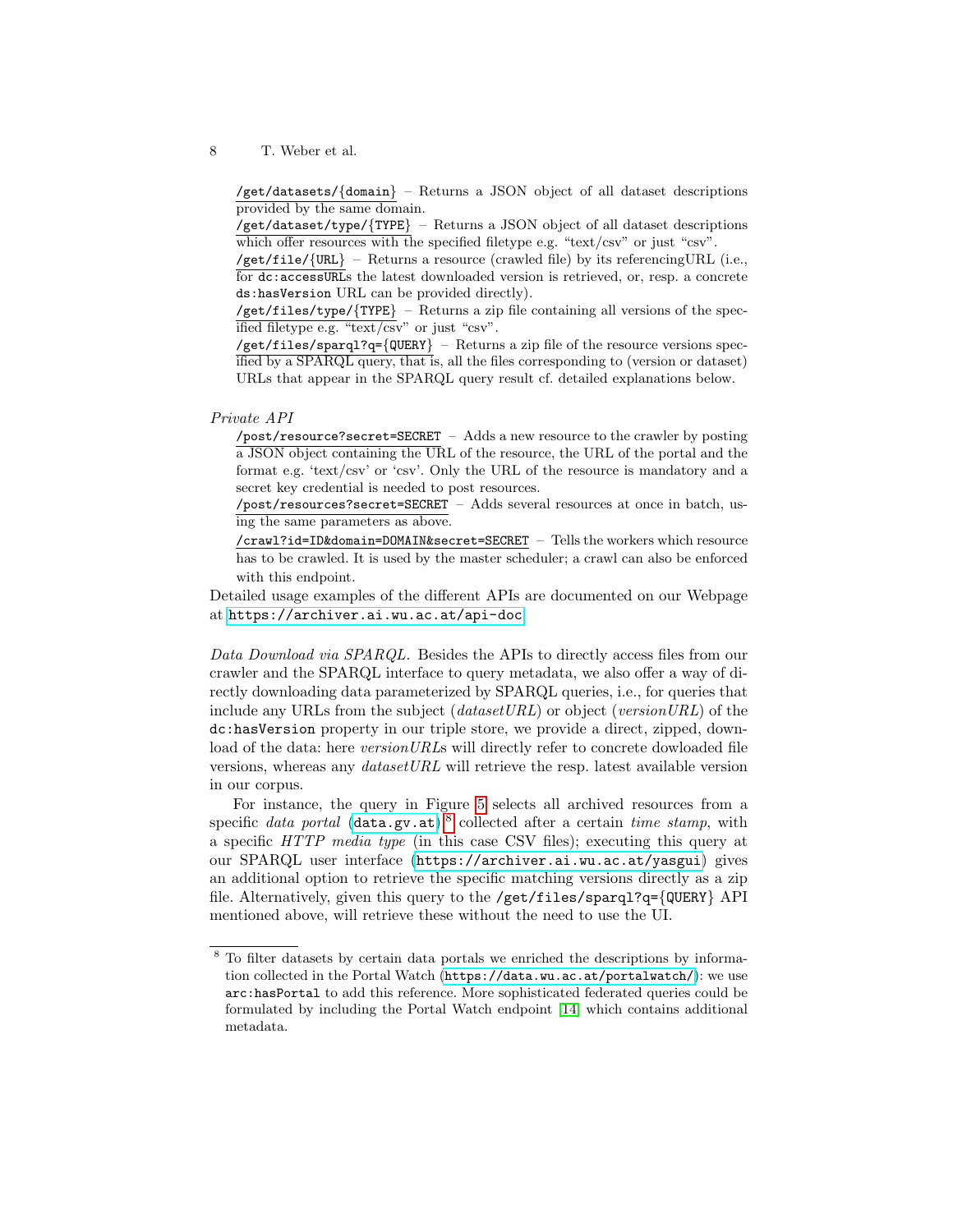| SELECT ?versionURL WHERE {                                       |                                                                                     |
|------------------------------------------------------------------|-------------------------------------------------------------------------------------|
| ?datasetURL arc:hasPortal ?Portal ;                              | # ?datasetURL: the download URL of a specific resource                              |
|                                                                  | # ?Portal: a dcat:catalog indexed in Portal Watch                                   |
| dc:hasVersion ?versionURL ;                                      | # ?versionURL: a crawled version of the resource                                    |
| dcat:mediaType ?mediaType .                                      | # ?mediaType: media type as per HTTP response.                                      |
| ?versionURL dc:issued ?dateVersion . # ?dateVersion: crawl time. |                                                                                     |
| FILTER (?Portal = $\langle$ http://data.gv.at> &&                |                                                                                     |
| ?mediaType = "text/csv"                                          | &&.                                                                                 |
|                                                                  | strdt(?dateVersion, xsd:dateTimeStamp) >= "2020-05-10T00:00Z"^^xsd:dateTimeStamp) } |

<span id="page-8-2"></span>Fig. 5. Example query to get a set of URLs of archived datasets.

# <span id="page-8-0"></span>4 Overall Corpus Characteristics

Table [1](#page-8-3) shows an overview of our overall current ODArchive corpus – as of week 21 in 2020: we regularly crawl a total of ∼800k resource URLs of datasets from 137 OD portals; over a time of 8 weeks we collected a total of 4.8 million versions of these datasets. Resource URLs origin from 6k different (pay-level) domains, collected from 137 OD portals, which demonstrates the spread of actual dataproviding servers and services indexed by OD portal catalogs. The latest crawled versions of all datasets amount to a total of 1.2TB uncompressed, and the total of all stored versions sums up to around 5.5TB. Additionally, Table [1](#page-8-3) shows the top-5 most common data formats across the most recent crawl.

<span id="page-8-3"></span>Table 1. Total number of URLs of datasets, archived versions, domains/portals, and size of the corpus (left); top-5 most frequent HTTP media types (right).

| $\#\text{Resource URLs}$    | 798,091   | Media Type                 | Count   |
|-----------------------------|-----------|----------------------------|---------|
| #Versions                   | 4,833,271 | text/html                  | 187,196 |
| $#$ Domains                 | 6,001     | text/csv                   | 116,922 |
| $\#\text{Portals}$          | 137       | application/json $102,559$ |         |
| Latest Versions Corpus Size | $1.2$ TB  | application/zip            | 93,352  |
| <b>Total Corpus Size</b>    | $5.5$ TB  | application/xml $76,862$   |         |

Table [2](#page-9-0) shows the main sources of our data corpus: in the left table we provide the ten most frequent domains of the resource URLs in the corpus, whereas the right table shows the top-10 data portals.

Note that these numbers can easily be computed through our SPARQL endpoint in an always up-to-date manner, and also over time, by restricting to the most recent versions before a certain date, with queries analogous to those shown in Section [3.](#page-5-0) For instance, the following query produces the statistics given in Table [1:](#page-8-3) <https://short.wu.ac.at/odarchiverquery1>.

### <span id="page-8-1"></span>5 CSVs: Column Types from KGs and Reference Tables

In order to demonstrate the potential use of our data collection, we herein discuss reproducible profiling experiments we conducted on a subcorpus of tabular data: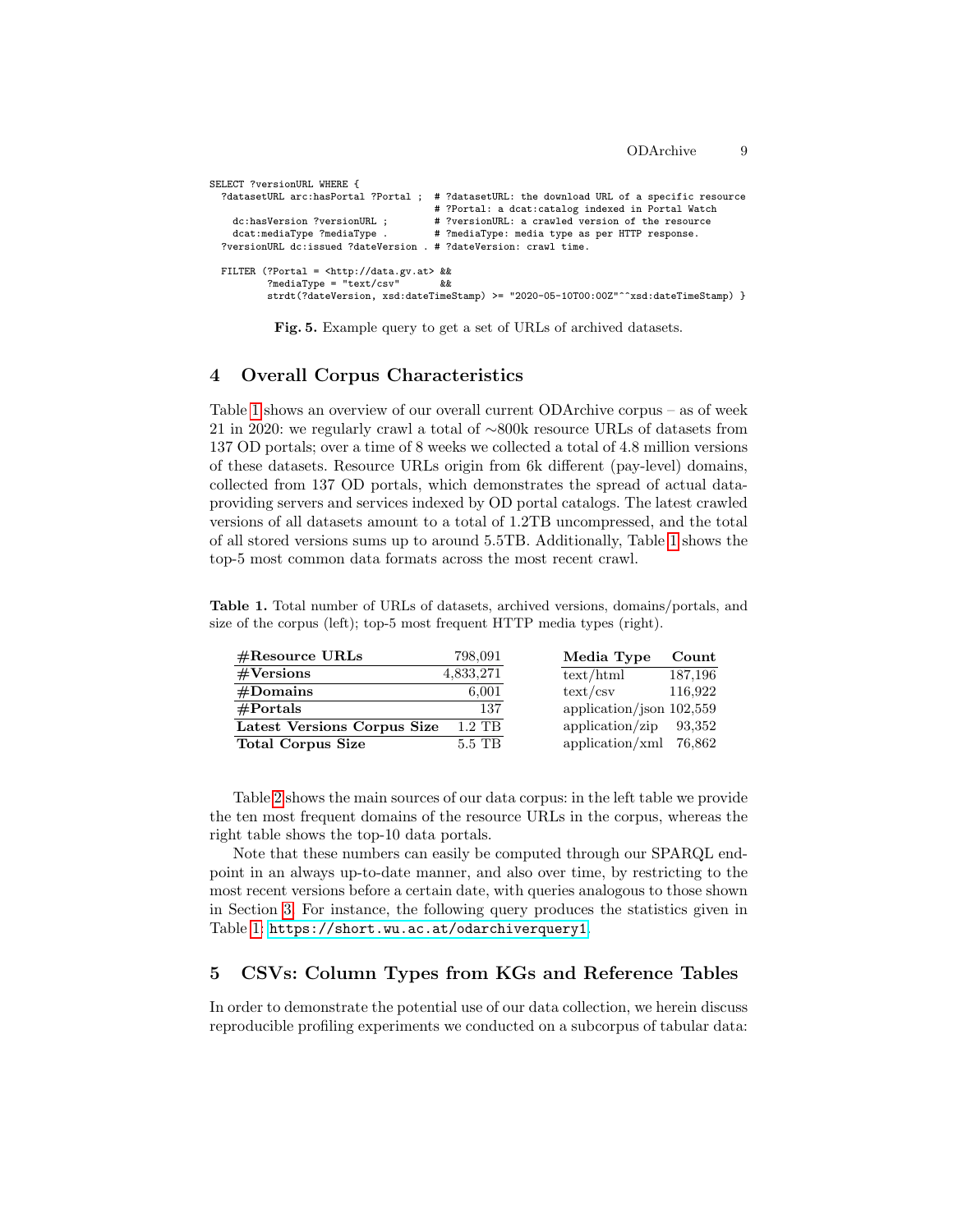<span id="page-9-0"></span>

| Resource URL Domain           |        | Count Data Portal             | Count   |
|-------------------------------|--------|-------------------------------|---------|
| wab.zug.ch                    | 77,436 | europeandataportal.eu 282,541 |         |
| data.opendatasoft.com         | 63,481 | open.canada.ca                | 118,949 |
| clss.nrcan.gc.ca              | 59,519 | data.opendataset.com          | 63,481  |
| services.cuzk.cz              | 40,504 | offenedaten.de                | 38,348  |
| abstimmungen.gr.ch            | 36,604 | datamx.io                     | 32,202  |
| www.geoportal.rlp.de          | 26,275 | dados.gov.br                  | 31,961  |
| www150.statcan.gc.ca          | 20,295 | data.gov.ie                   | 20,826  |
| archiv.transparenz.hamburg.de | 19,321 | hubofdata.ru                  | 19,783  |
| cdn.ruarxive.org              | 17,242 | edx.netl.doe.gov              | 19,379  |
| www.dati.lombardia.it         | 15.743 | data.gov.gr                   | 18,687  |

Table 2. Top-10 most frequent domains of the resource URLs in the archiver, and the most frequent source portals.

the experiments focus on CSV files (116,922, as per Table [1](#page-8-3) in the most recent crawl) from our corpus, as the most prominent structured format in OD portals. Also, as mentioned in the introduction, while tabular data on the Web is a popular subject of investigations, the particular characteristics of tabular data from OD portals have thus far not been the main focus of these investigations.

### 5.1 Labelling Columns with Types from KGs

In the first experiment section, we focus on scalably annotating columns in our CSV table corpus to classes in existing knowledge graphs (KGs), specifically DBpedia [\[2\]](#page-14-4) and Wikidata [\[19\]](#page-15-8). To this end, we distinguish by column datatypes between "textual" and "numeric" columns; we herein specifically focus on scaling named entity recognition (NER) by textual labels in columns to our corpus. As for numeric colums, we note that labeling numeric data in tabular OD corpora with references to KGs has its own challenges and remains a topic of active research, cf. for instance [\[13\]](#page-15-9) for our own work in this space.

Our basic idea here is to build a NE gazetteer from DBpedia and Wikidata labels, along with references of labels to their associated types (i.e., rdf:type links in DPpedia, or wdt:P31 in Wikidata, resp.). The base assumption here is that, despite potential ambiguities, columns containing labels of predominantly same-typed entities, can be associated with the respective DBpedia/Wikidata type(s). To this end, we extracted label and type information and as well as the transitive class hierarchy (using rdfs:subClassOf, or wdt:P279 links, resp.) from both KGs.<sup>[9](#page-9-1)</sup>

In order to scale, rather than relying on SPARQL, we have constructed our gazetteer by simply compiling the extracted data into huge Python dictionaries (one for the types of a given label, and another for the labels of a given type). This conceptually simple approach is further complicated by two main scalability challenges, which we discuss in the following.

<span id="page-9-1"></span><sup>&</sup>lt;sup>9</sup> The resp. information has been extracted from the most recent DBpedia and Wikidata HDT [\[4\]](#page-14-5) dumps available at <http://www.rdfhdt.org/datasets/>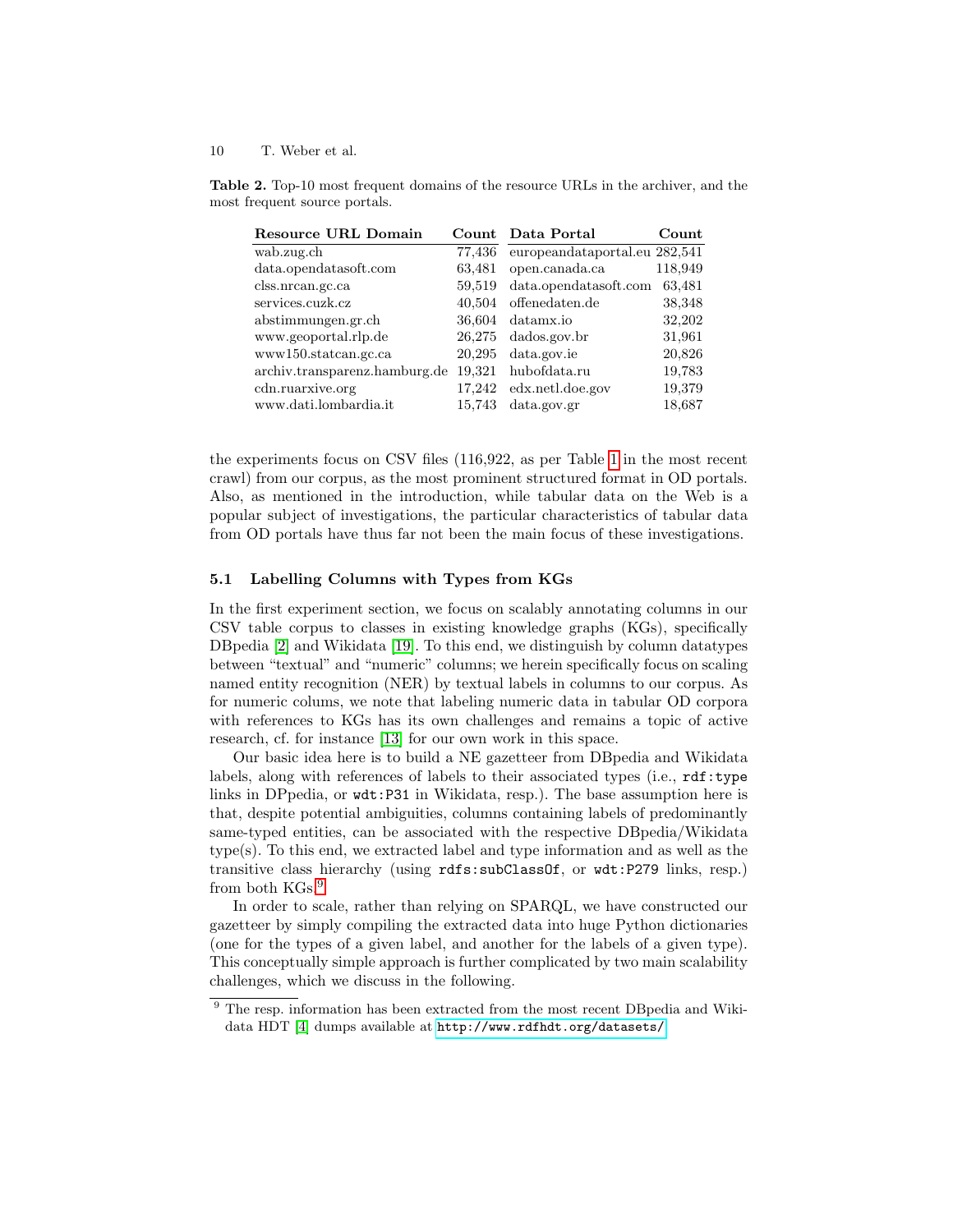1. Synonyms and Homonyms: A given entity in the NE sources is often associated with a number of ambiguous labels and a given label can be associated with a number of entities, and therefore an even larger number of types; e.g., the entity Abraham Lincoln in the sense of the 16th president of the United States is assigned the types dbpedia.org/ontology/Person, xmlns.com/foaf/0.1/Person, www.w3.org/2002/07/owl#Thing, schema.org/Person, dbpedia.org/ontology/- Agent, and many others within DBpedia.

However, since many more entities share the name of the great president, including bridges, ships, high schools, and universities, the number of types that can be assigned to the label 'Abraham Lincoln' is in fact much larger. In addition, the president is also known under a number of other labels, such 'Abe Lincoln', 'Honest Abe', and 'President Lincoln', each of which is also assigned (among others) the types listed above.

2. Multi-linguality: Labels and types are available in various languages; at the moment, we limit ourselves to English and German labels, implementing multi-linguality only in principle and not in any sense exhaustively which would of course still be limited to the language versions available in the NE sources. Restricting to those two languages was also useful to significantly reduce size of the extracted gazetteer from the raw DBPedia and Wikidata HDT dump files containing all language labels. Still, while English labels and types form the largest part of the NE sources, we assume many other languages in e.g. nationally operated OD portals, which we do not cover yet. This label-type information was then imported into Python dictionaries for efficient access to all types of labels and vice versa, fitting in memory, provided that the available RAM is sufficient; in this case roughly 30 GB.

CSV Table Pre-Processing We assume that very large files would not significantly contribute to the results, and therefore only consider files <100KB in the analysis, resulting in 71,787 CSVs (∼60% of all CSV files currently in our corpus). The number of usable tables is further reduced due to import errors (essentially empty, "headers only", CSV files), to 67,974 tables with overall 685,276 columns.

As mentioned above we restrict our comparison to (tables with) columns with textual content only, which further significantly reduces the number of columns to be analysed: overall, the reduced corpus for the experiment considers 61,110 tables and a total of 294,485 textual columns (i.e., an avg. of 4.8 textual columns per table) to be annotated. Looking at the individual values within the remaining data set we find that only around 19% (and only 2% among the unique values) of those values can be associated with at least one DBPedia or Wikidata type:[10](#page-10-0)

<span id="page-10-0"></span> $10$  While this needs further investigation, and obviously more sophisticated matching techniques (substrings- or similarity-based), we note that this low percentage seems to hint at the specific textual information in OD tables not necessarily being covered by the more general, encyclopedic knowledge typical in public KGs.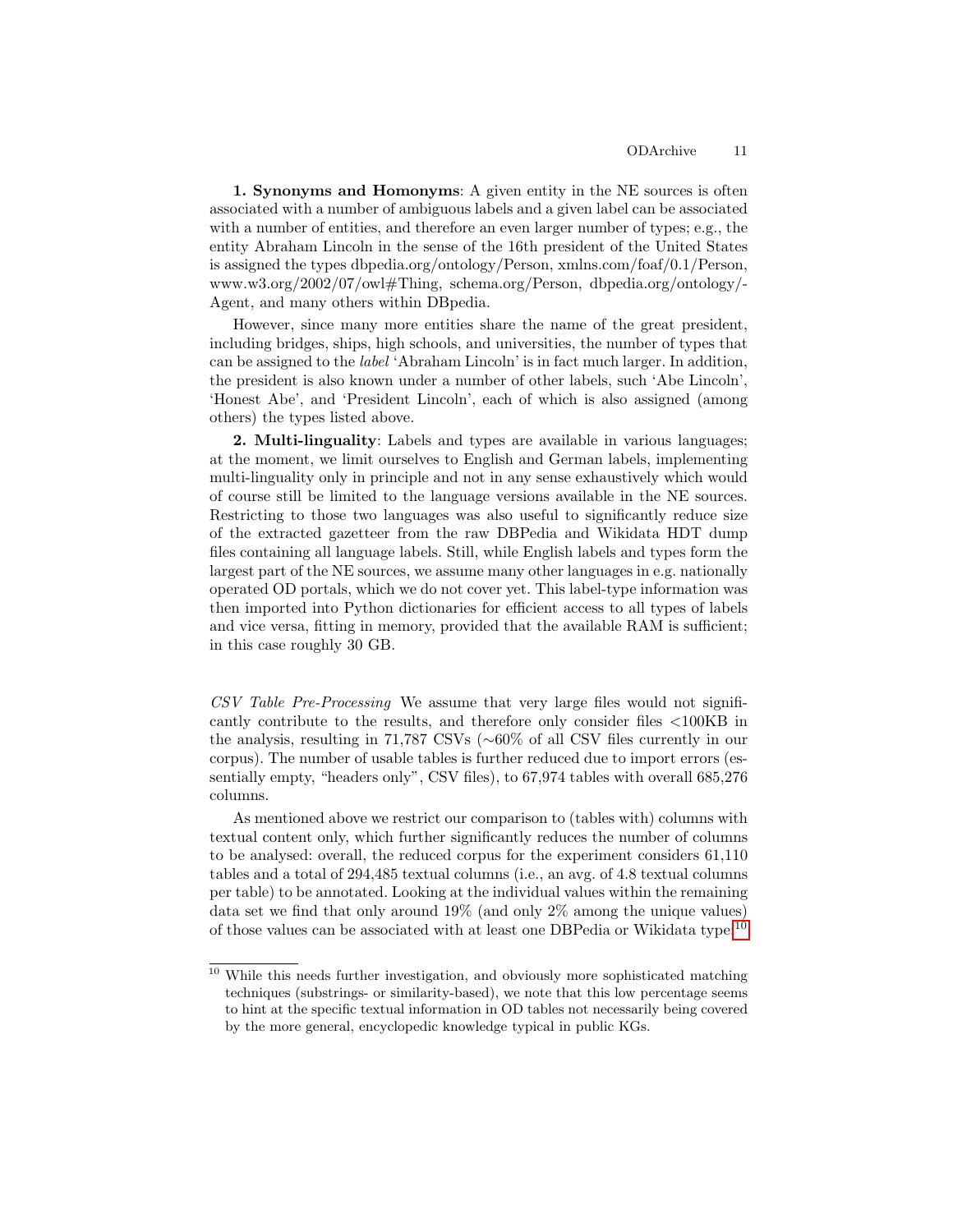|                   | <b>Total With Type Fraction</b> |       |
|-------------------|---------------------------------|-------|
| Values 28,442,981 | 5,278,327                       | 0.186 |
| Unique 5,299,125  | 104,985                         | 0.02  |

Obvious additional measures to be taking into consideration for the type annotations of table columns are the total number of values, the number of distinct values, and the selectivity (the number of distinct values divided by the number of total values): it proved useful to only look at columns with a minimum number of distinct values: For instance, in order to rule out "essentially boolean" attributes, $11$  we only considered columns with at least three values. The listing shows the selectivity of columns with at least three values.

|         | Columns Avg Number of Values Avg Distinct Values Selectivity |      |      |
|---------|--------------------------------------------------------------|------|------|
| 233,416 | 121.5                                                        | 46.0 | 0.28 |

Another measure for annotating columns with KG types is the fraction of types covered in the value labels of a given column. For our column-type annotation we consider the following threshold: type coverage for columns with at least one common type with a fraction of 0.8 or greater.

Among the finally remaining 74,467 columns, we collect intersecting types per colums and add those as column annotations (using the CSVWeb vocabulary) to the corpus, cf. the example in Figure [4.](#page-6-0) Other column characteristics, such as selectivity, are also added as annotations; via our API one could for instance only consider a specific subcorpus based on these annotations.

The most often identified types are associated with organizations, locations, and various types of media. Note that types from various knowledge graphs are overlapping to varying degrees.

| Type                             | Number |
|----------------------------------|--------|
| wd/group                         | 10,383 |
| $d$ bpedia.org/ontology/Location | 8,601  |
| schema.org/Place                 | 8,601  |
| wd/entity                        | 8,405  |
| wd/intellectual work             | 7,285  |
| wd/series                        | 7,057  |
| dbpedia.org/ontology/Place       | 6,799  |
| wd/creative work                 | 6,749  |
| wd/information                   | 5,991  |
| wd/communication medium          | 5,989  |

#### 5.2 Finding Reference Tables

Apart from class annotations per column, which serve to link OD datasets with KGs, we also analyzed potential interlinkage between OD tables in our corpus by looking for potential references between tables; whereas e.g. [\[7\]](#page-14-6) used semantic

<span id="page-11-0"></span> $11$  E.g., "Ja" and "Nein" (German for "yes" and "no"), are labels for entities in Wikidata.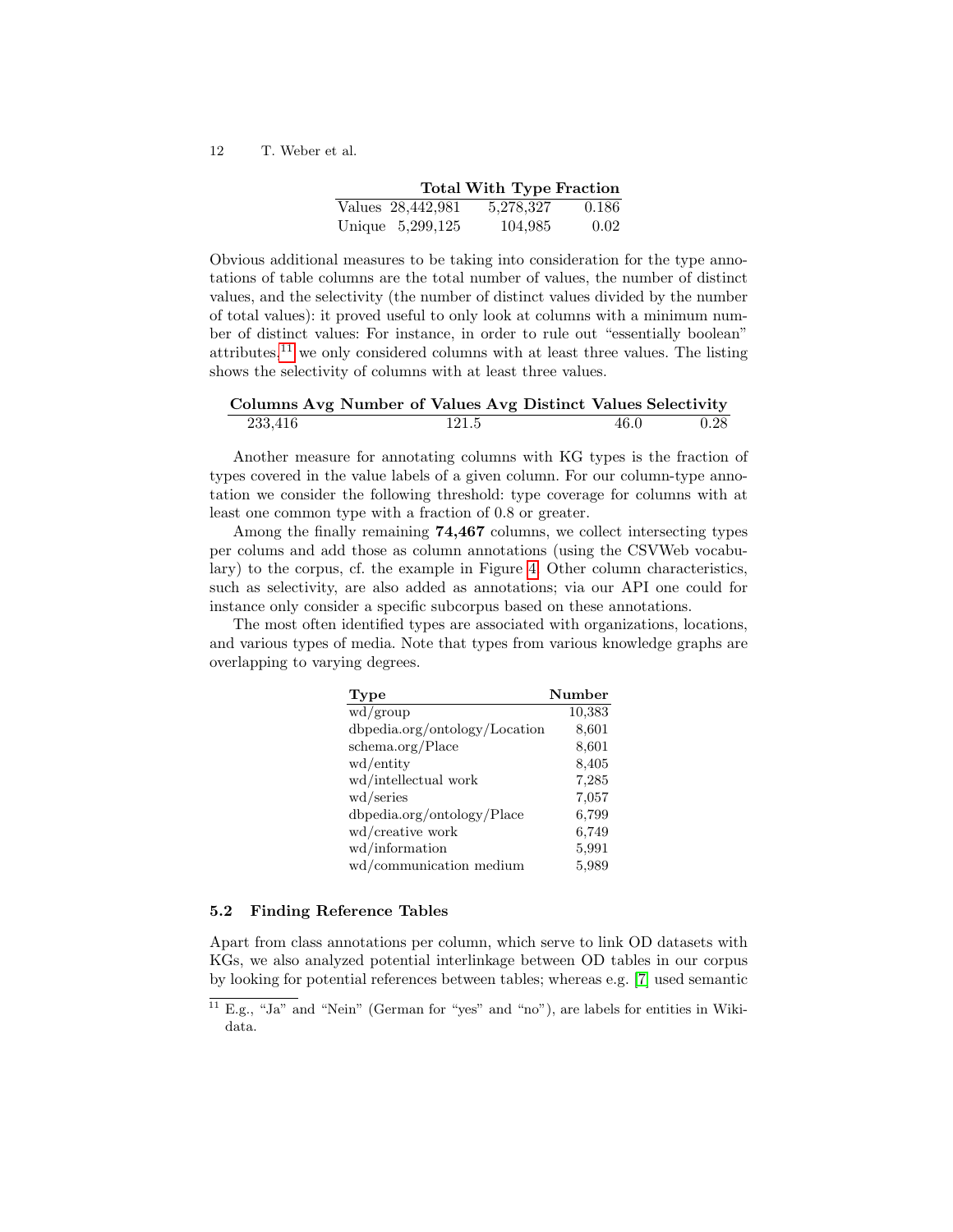and machine learning methods to find relations among web tables; here we apply a basic but scalable approach (by again modularly restricting the number of columns to be compared): a reference table contains one or more key columns whose values are referenced i.e. are identical with values in other tables. Our basic approach to identifying reference tables simply compares values in candidate key columns with the complete set of columns from other tables by going through all columns in all tables. We limit this brute force approach as described in the following.

Overall, we compare two approaches for determining a possible reference:

– Strict i.e. all values of column A must be present in column B

 $-$  Lax i.e. at least a fraction of 0.9 of the values in A must be present in B Both computations are done on the sets of column values rather than the original list of values.

To further limit the amount of processing we put the following restrictions on reference candidates: (i) the number of distinct values in B must be at least 10, (ii) the selectivity must be 1 in the referenced column B (i.e., we only consider single attribute candidate keys as references).

The "brute force" approach consists in checking every column of every table with each column of every other table satisfying the restrictions  $(28.524 \text{ candi-})$ date reference tables), where the Python library ray  $12$  used for parallelisation allowed us to scale this pairwise comparison between candidate tables and every same-typed column of every other table. Applying this reference search by doing a lax or strict check on each column with each reference candidate results in the following number of actually (at least once) referenced tables, where we see that applying a strict check does not decrease the number dramatically:

| Reference Tables |        |
|------------------|--------|
| lax              | 15,977 |
| strict           | 15,052 |

That is, more than half of the candidate reference tables are actually referenced from other tables, according to these heuristics.

Indeed, some tables are referenced very frequently, for instance reference tables with regionally important area codes, such as US state codes, national ISO country codes, or – as a less obvious example – the following table was cited in 1,811 other tables in the corpus; it has 402 rows showing area codes for German car license plates:

| Kennzeichen, Juli 2012 Stadt bzw. Landkreis Bundesland |                   |                     |
|--------------------------------------------------------|-------------------|---------------------|
| A                                                      | Augsburg          | Bayern              |
| AA                                                     | Aalen Ostalbkreis | Baden-Württemberg   |
| AB                                                     | Aschaffenburg     | Bayern              |
| ABI                                                    | Anhalt-Bitterfeld | Sachsen-Anhalt      |
| ABG                                                    | Altenburger Land  | Thüringen           |
| $\overline{AC}$                                        | Aachen            | Nordrhein-Westfalen |

<span id="page-12-0"></span> $12$  <https://github.com/ray-project/ray>, accessed 2020-08-17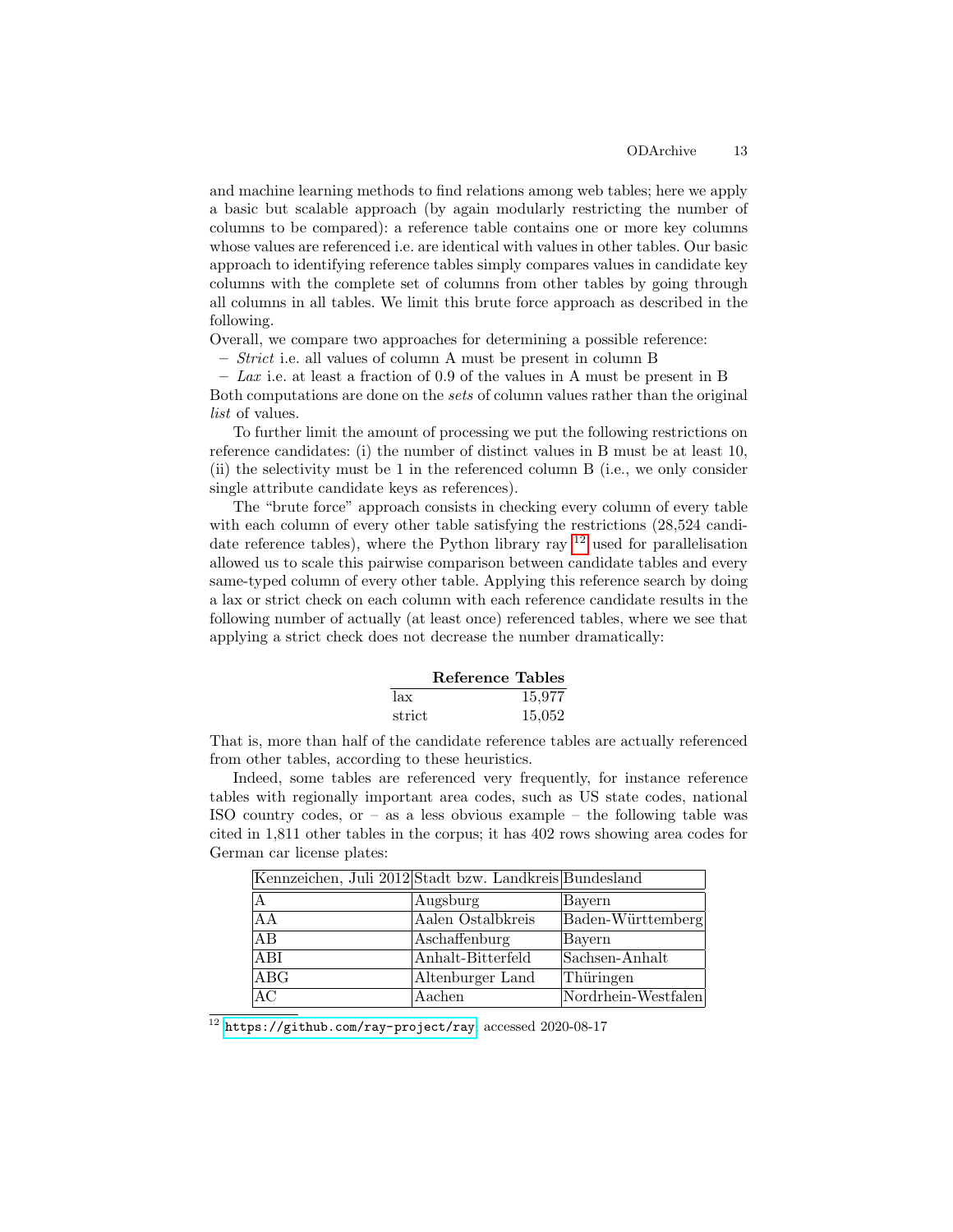Overall, while we defer a more detailed analysis to future work, these results hint at a large number of possible additional inter-dataset links, apart from only considering links to existing KGs. We explicitly invite usage of our resource to enable further large scale respective experiments by the community.

### <span id="page-13-0"></span>6 Related Work

While OD tables are rarely covered (due to the lack of a readily available corpus as we presented it herein) there are various works on Web tables; we see our resource as a valuable contribution (i) to compare to an alternative evaluation corpus, and (ii) to research the potential of applying existing approaches from these works.

Lehmberg et al.  $[6]$  – comparable to our work – presented a large corpus of (typically much smaller) Web tables, consisting of 233 million content tables which they classified as either relational, entity, or matrix tables depending on the orientation and structure of a table, detecting sub-header rows/multi-tables and subject columns in a dataset. In future work, we want to apply this classification to our corpus of tabular resources, in order to highlight and compare the differences of a corpus of Web/HTML and CSV tables. A survey on profiling relational data can be found in [\[1\]](#page-14-7).

As for related work on entity recognition and semantic interpretation on Web tables [\[22](#page-15-10)[,17](#page-15-11)[,15\]](#page-15-12) our working hypothesis (partially confirmed by our experiments herein) is that relational data as found on OD repositories are fundamentally different from such Web table corpora, and we will have to leverage additional non-textual/numerical cues in the datasets in order to facilitate linkage to existing KGs. Our archived resources will allow us to test this hypothesis further by applying and reproducing existing works on Web tables as future work. A survey on Web table extraction approaches can be found in [\[21\]](#page-15-13).

Related to our work on Knowledge Graph types and reference tables, [\[10\]](#page-15-14) studied the table union problem on a dataset from several OD portals using Locality Sensitive Hashing (LSH) among other approaches, reporting a precision of 0.9005 and a recall of 0.8377 [\[10,](#page-15-14) p. 823] on sample queries for unionable tables. Since the subset operation over all columns is essentially a  $n^2$  operation LSH was implemented as an additional alternative approach using minHash LSH Ensemble.<sup>[13](#page-13-1)</sup> Originally designed for queries over large sets of documents the fraction  $|Q \cap X|/|Q|$  is the required intersection of query Q with document  $X$  which can be specified as threshold when querying the LSH ensemble. This corresponds with the required fraction of elements in column Q present in parent table column X for a referencing relationship as defined in this work.

In our own experiments using this LSH approach we achieved recall and precision values that are somewhat higher than the figures reported in [\[10\]](#page-15-14) with a speedup of about 5-10 times, but still with a significant number of false positives and negatives, compared to our own brute force set intersection results. A more detailed comparison is on our agenda.

<span id="page-13-1"></span> $^{13}$ <http://ekzhu.com/datasketch/lshensemble.html>, accessed 2020-08-17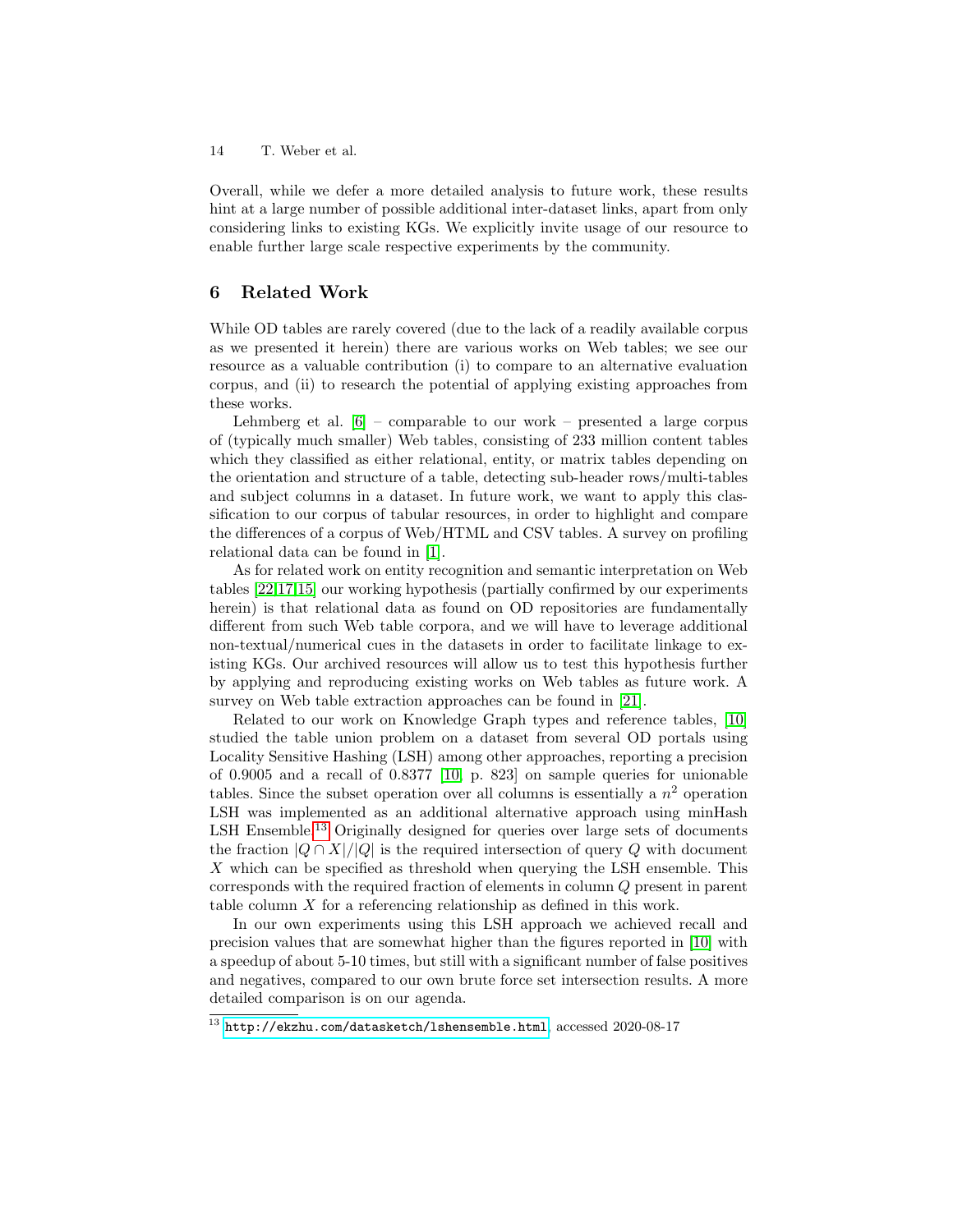# <span id="page-14-3"></span>7 Conclusions

ODArchive is set to provide easy access to a large, up-to-date corpus of datasets from OD portals: we archive regularly re-crawled versions of underlying data resources for datasets from these portals, based on an adaptive, heuristically estimated crawl rate and have presented a scalable extensible infrastructure to sustainably run such an archive. Apart from overall characteristics of the crawled corpus, in order to demonstrate its use, we presented two experiments in terms of linking tabular OD datasets to existing KGs as well as interlinking them amongst each other by finding reference tables within the corpus. Our initial results clearly suggest that the characteristics of the structured data found on OD portals and readily provided in our corpus are quite different from other available copora, such as Web Tables. In future work we plan to also analyze and attempt to interlink other structured formats in our corpus; additionally, as our framework keeps on running, it shall also enable temporal analyses over the evolution of OD resources. The infrastructure shall allow detailed analyses overall, but also with a narrower scope, restricting to data from particular portals or regions. Last, but not least, we invite the community to use ODArchive and provide feedback (e.g., in terms of additional API feature requests).

### References

- <span id="page-14-7"></span>1. Abedjan, Z., Golab, L., Naumann, F.: Profiling relational data: a survey. VLDB J. **24**(4), 557–581 (2015).<https://doi.org/10.1007/s00778-015-0389-y>
- <span id="page-14-4"></span>2. Auer, S., Bizer, C., Kobilarov, G., Lehmann, J., Cyganiak, R., Ives, Z.G.: Dbpedia: A nucleus for a web of open data. In: The Semantic Web, 6th International Semantic Web Conference, 2nd Asian Semantic Web Conference, ISWC 2007 + ASWC 2007, Busan, Korea, November 11-15, 2007. Lecture Notes in Computer Science, vol. 4825, pp. 722–735. Springer (2007). [https://doi.org/10.1007/978-3-540-76298-](https://doi.org/10.1007/978-3-540-76298-0_52) 0 [52](https://doi.org/10.1007/978-3-540-76298-0_52)
- <span id="page-14-0"></span>3. Brickley, D., Burgess, M., Noy, N.F.: Google dataset search: Building a search engine for datasets in an open web ecosystem. In: The World Wide Web Conference, WWW 2019, San Francisco, CA, USA, May 13-17, 2019. pp. 1365–1375. ACM (2019).<https://doi.org/10.1145/3308558.3313685>
- <span id="page-14-5"></span>4. Fernndez, J.D., Martnez-Prieto, M.A., Gutirrez, C., Polleres, A., Arias, M.: Binary rdf representation for publication and exchange (hdt). Web Semantics: Science, Services and Agents on the World Wide Web 19, 2241 (2013), [http:](http://www.websemanticsjournal.org/index.php/ps/article/view/328) [//www.websemanticsjournal.org/index.php/ps/article/view/328](http://www.websemanticsjournal.org/index.php/ps/article/view/328)
- <span id="page-14-1"></span>5. Guha, R.V., Brickley, D., Macbeth, S.: Schema.org: evolution of structured data on the web. Communications of the ACM  $59(2)$ , 44-51 (2016). <https://doi.org/10.1145/2844544>
- <span id="page-14-2"></span>6. Lehmberg, O., Ritze, D., Meusel, R., Bizer, C.: A large public corpus of web tables containing time and context metadata. In: Proceedings of the 25th International Conference Companion on World Wide Web. pp. 75–76 (2016). <https://doi.org/10.1145/2872518.2889386>
- <span id="page-14-6"></span>7. Limaye, G., Sarawagi, S., Chakrabarti, S.: Annotating and searching web tables using entities, types and relationships. Proc. VLDB Endow. 3(1-2), 1338–1347 (2010).<https://doi.org/10.14778/1920841.1921005>